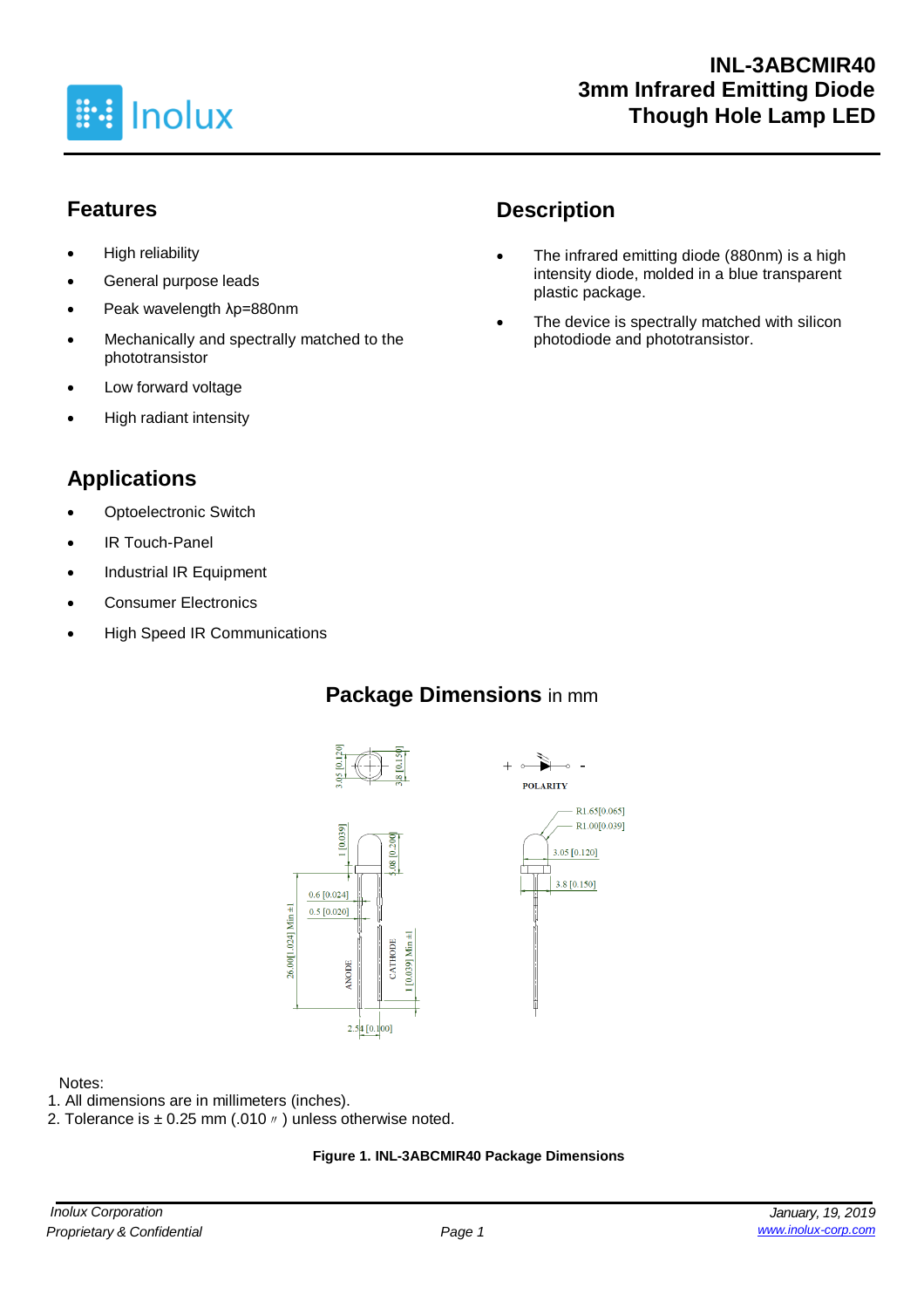

### **Absolute Maximum Rating at 25<sup>o</sup>C** (Note 1)

| Product       | Emission <br>Color | $P_d$ (mW) | $I_F$ (mA) | $I_{FP}^{\star}$ (A) | $V_R$ (V) | $\mathsf{T}_{\mathsf{OP}}$ (°C) | $T_{ST}$ (°C) |
|---------------|--------------------|------------|------------|----------------------|-----------|---------------------------------|---------------|
| INL-3ABCMIR40 | Infrared           | 160        | 100        |                      | 5         | -40°C~+80°C                     | -40°C~+85°C   |

#### **Notes**

1. Condition for IFP is pulse of 1/10 duty and 1kHz frequency

### **Electrical Characteristics**  $T_A = 25^\circ C$  (Note 1)

| Product       | Emission | $V_F(V)$  |     |     | $\lambda$ (nm)       |                      |    | Viewing<br>Angle | Ee(mW/sr) |      |
|---------------|----------|-----------|-----|-----|----------------------|----------------------|----|------------------|-----------|------|
|               | Color    | $I_F(mA)$ | min | max | $\lambda_{\text{D}}$ | $\Lambda_{\text{P}}$ | Δλ | $2 \theta$ 1/2   | min       | typ. |
| INL-3ABCMIR40 | Infrared | 20        | 1.0 | 1.6 | ۰                    | 880                  | 45 | 40               | 8         | 10   |

#### **Notes**

1. Performance guaranteed only under conditions listed in above tables.

### **ESD Precaution**

ATTENTION: Electrostatic Discharge (ESD) protection

The symbol above denotes that ESD precaution is needed. ESD protection for GaP and AlGaAs based chips is necessary even though they are relatively safe in the presence of low static-electric discharge. Parts built with AlInGaP, GaN, or/and InGaN based chips are STATIC SENSITIVE devices. ESD precaution must be taken during design and assembly. If manual work or processing is needed, please ensure the device is adequately protected from ESD during the process.

Please be advised that normal static precautions should be taken in the handling and assembly of this device to prevent damage or degradation which may be induced by electrostatic discharge (ESD).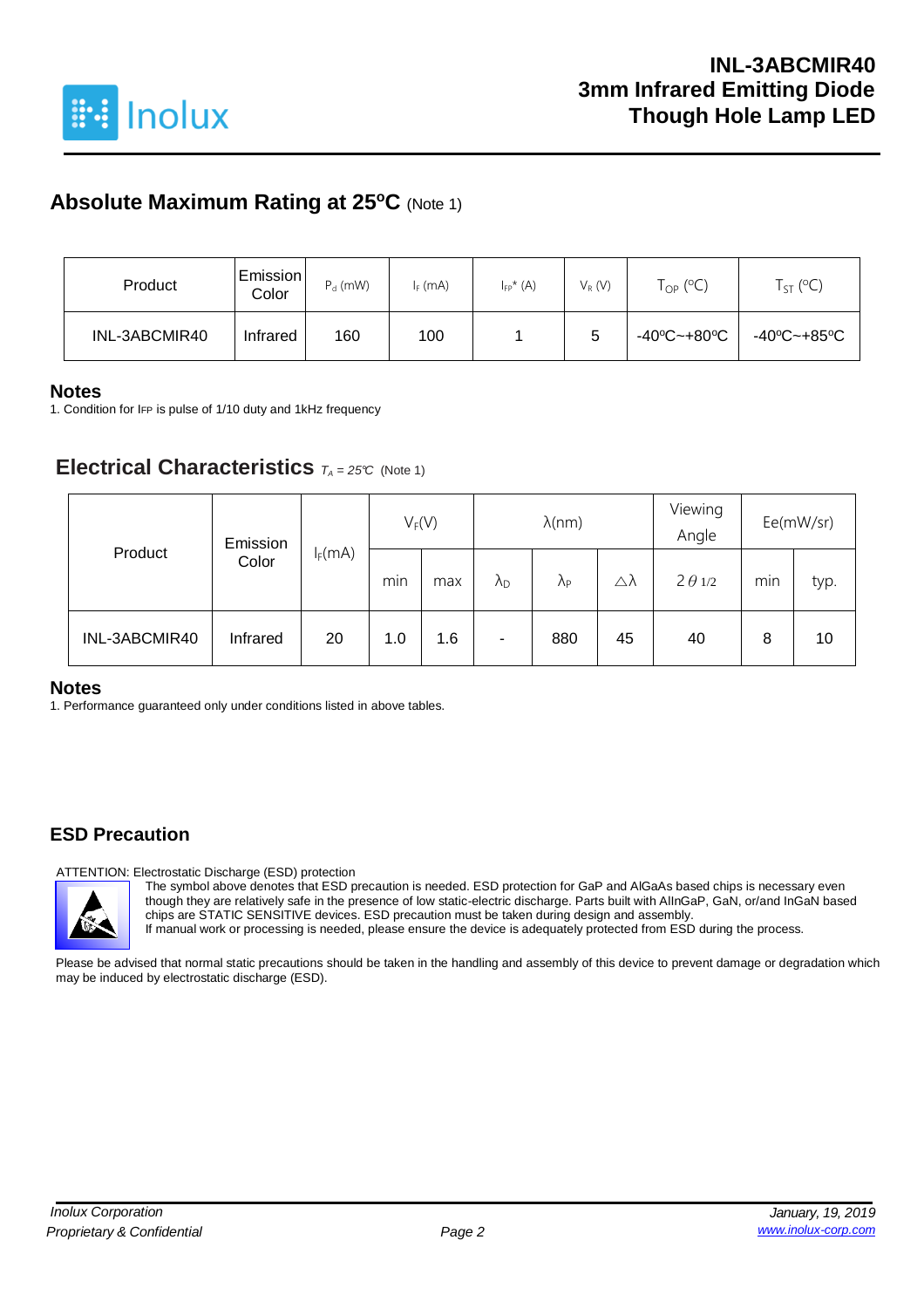

### **INL-3ABCMIR40 3mm Infrared Emitting Diode Though Hole Lamp LED**

## **Typical Characteristic Curves**



**Spectral Distribution** 

Wavelength λ(nm)

#### Peak Emission Wavelength & **Ambient Temperature**



Ambient Temperature(°C)

### Forward Current & **Forward Voltage**



Forward Voltage(V)

### Forward Current & **Ambient Temperature**



Ambient Temperature(°C)

Forward Current(mA)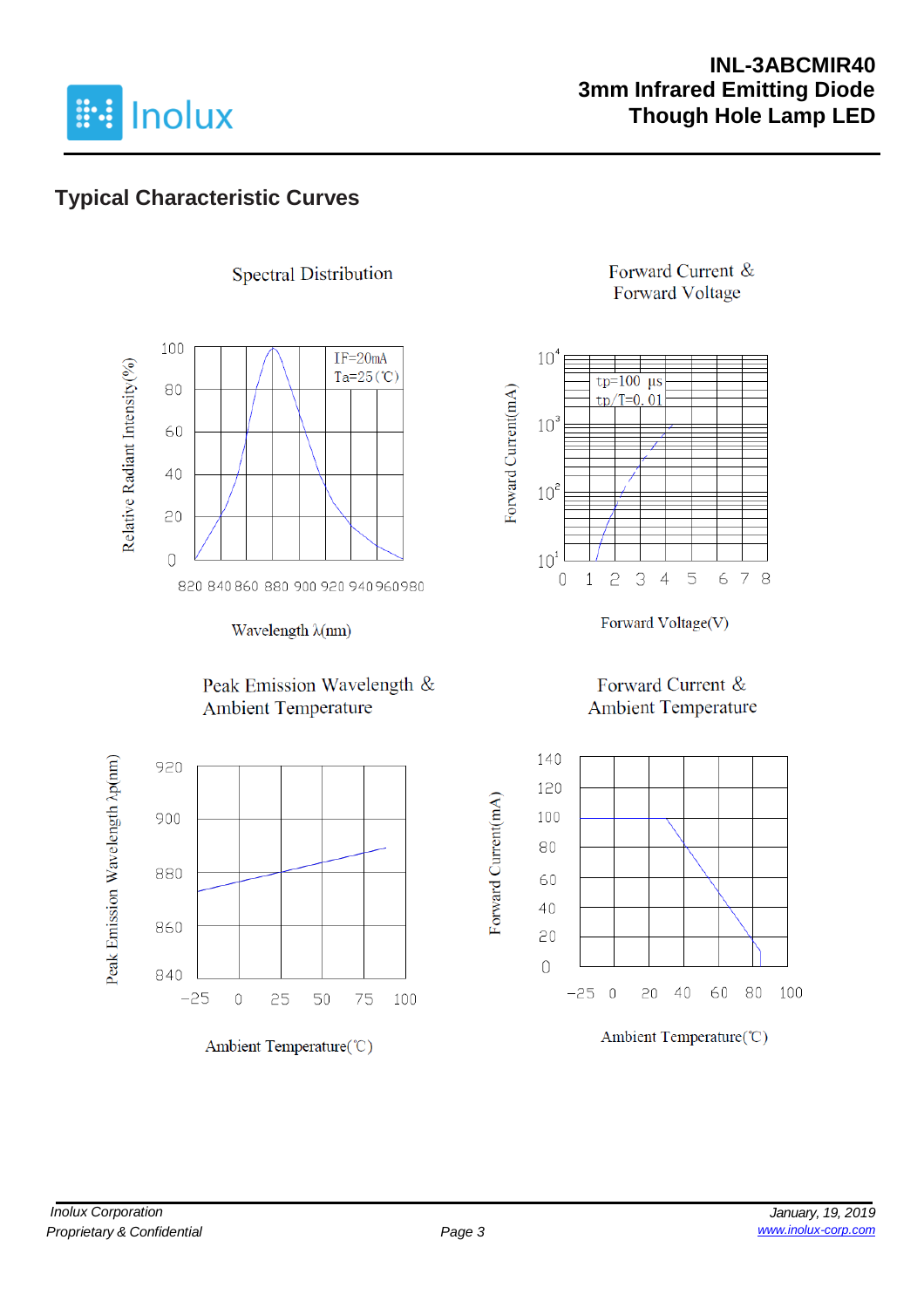

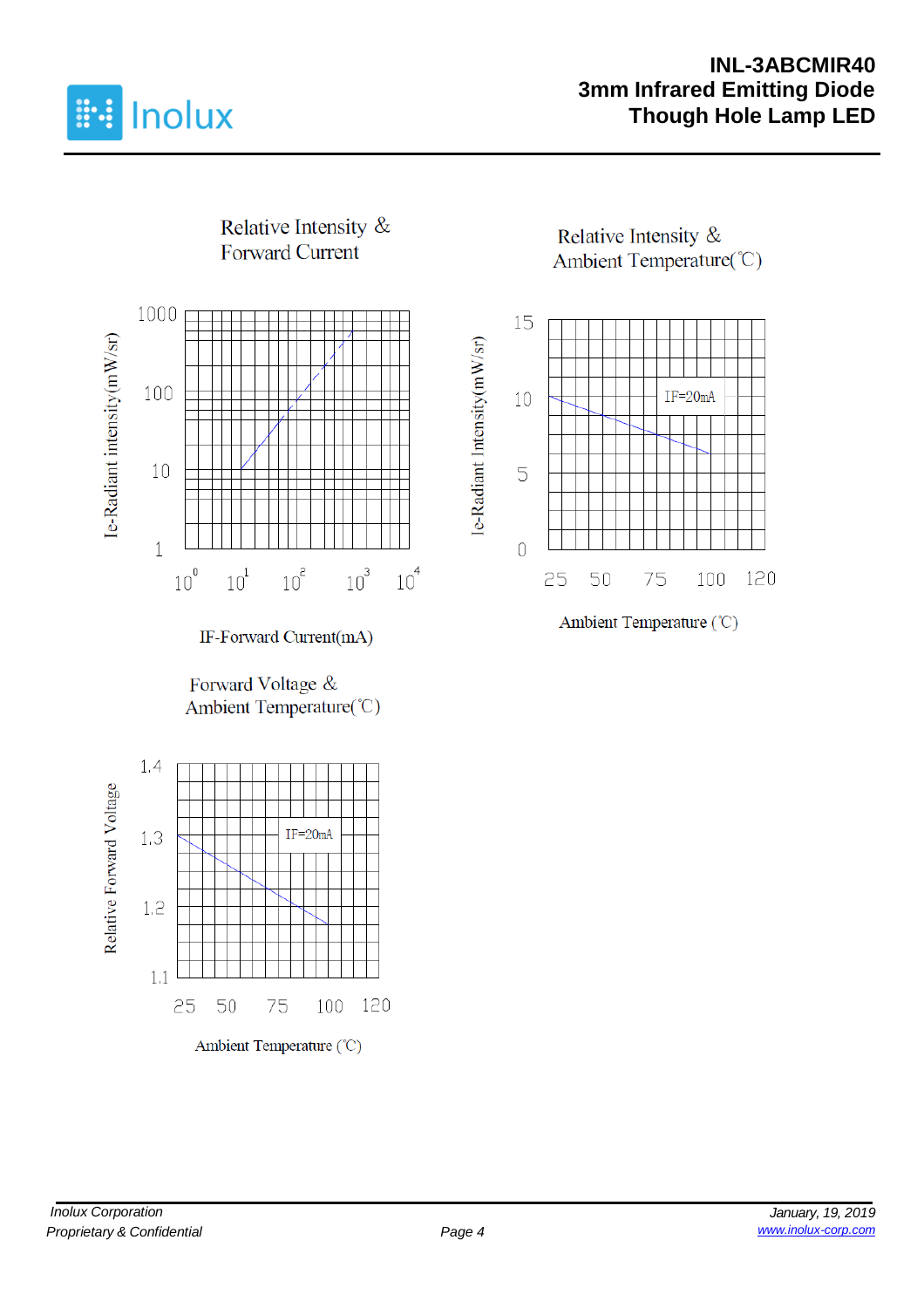

### **INL-3ABCMIR40 3mm Infrared Emitting Diode Though Hole Lamp LED**

### **Typical Characteristic Curves – Radiation Pattern**



# **Ordering Information**

| Product       | Emission<br>Color | [echnology] | <b>Test Current</b><br>$I_F$ (mA) | <b>Radiant Intensity</b><br>Ee (mW/sr)<br>(Typ.) | Forward<br>Voltage<br>$V_F(V)$<br>(Typ.) | Orderable<br>Part Number |
|---------------|-------------------|-------------|-----------------------------------|--------------------------------------------------|------------------------------------------|--------------------------|
| INL-3ABCMIR40 | Infrared          | AlGaAs      | 20                                | 10                                               | 1.3                                      | INL-3ABCMIR40            |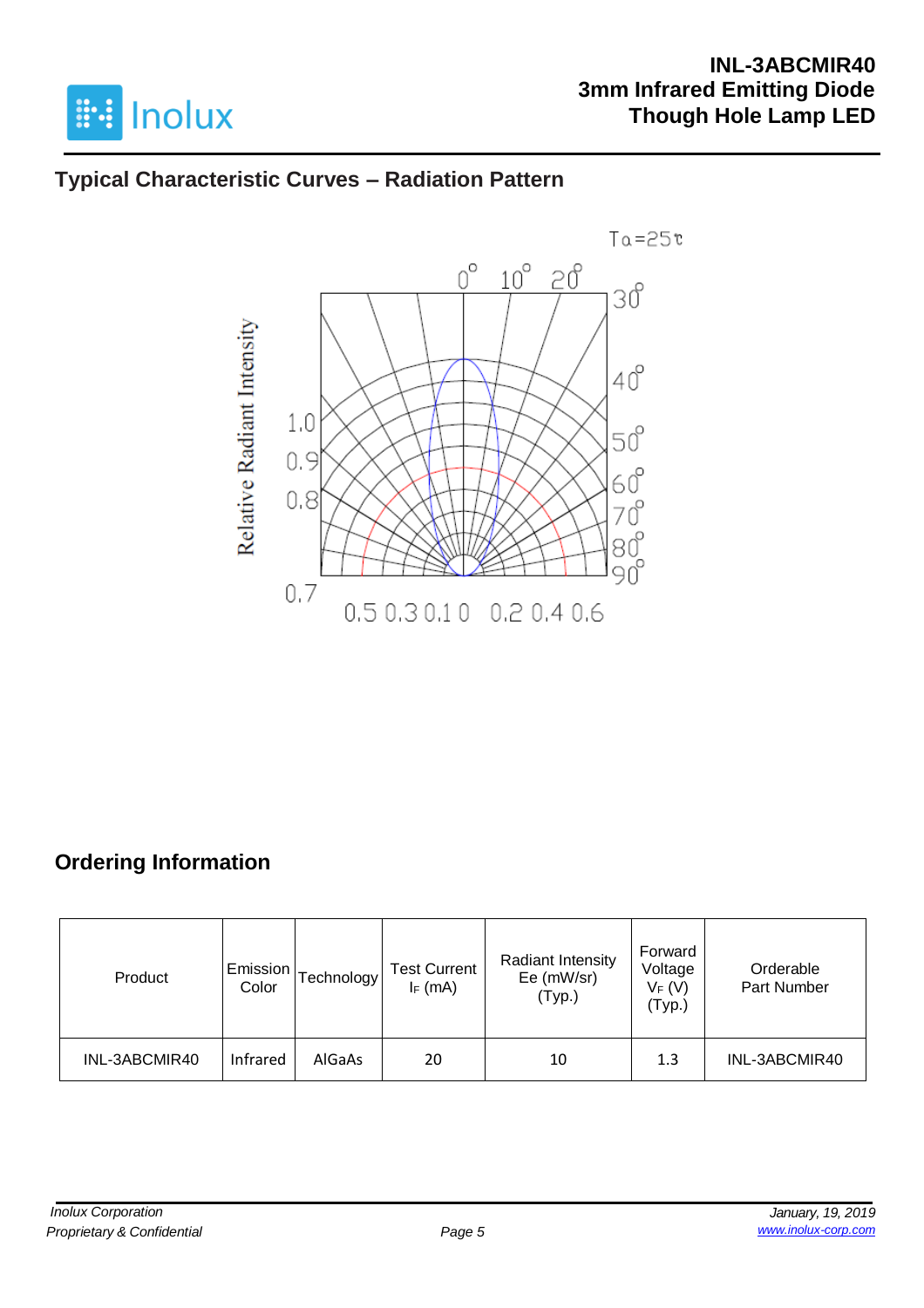

### **Label Specifications**



### **Inolux P/N:**

| J. | ${\sf N}$           | L       |  | 3        | Α             | ВC               | <b>MIR</b>       | $\pmb{4}$ | $\pmb{0}$      | $\cdot$                 | X | X | X | X |
|----|---------------------|---------|--|----------|---------------|------------------|------------------|-----------|----------------|-------------------------|---|---|---|---|
|    |                     | Package |  |          | Lens          | Color            | View Angle       |           |                | Customized<br>Stamp-off |   |   |   |   |
|    | Inolux<br>Lamp Type |         |  | standard | $3A =$<br>3mm | BC=Blue<br>Clear | $MIR =$<br>880nm |           | $40 = 40$ deg. |                         |   |   |   |   |

### **Lot No.:**

| <u>_</u> | - |                     | - |       | 01   | 24     | 001 |
|----------|---|---------------------|---|-------|------|--------|-----|
| Internal |   | Year (2017, 2018, ) |   | Month | Date | Serial |     |
| Tracker  |   |                     |   |       |      |        |     |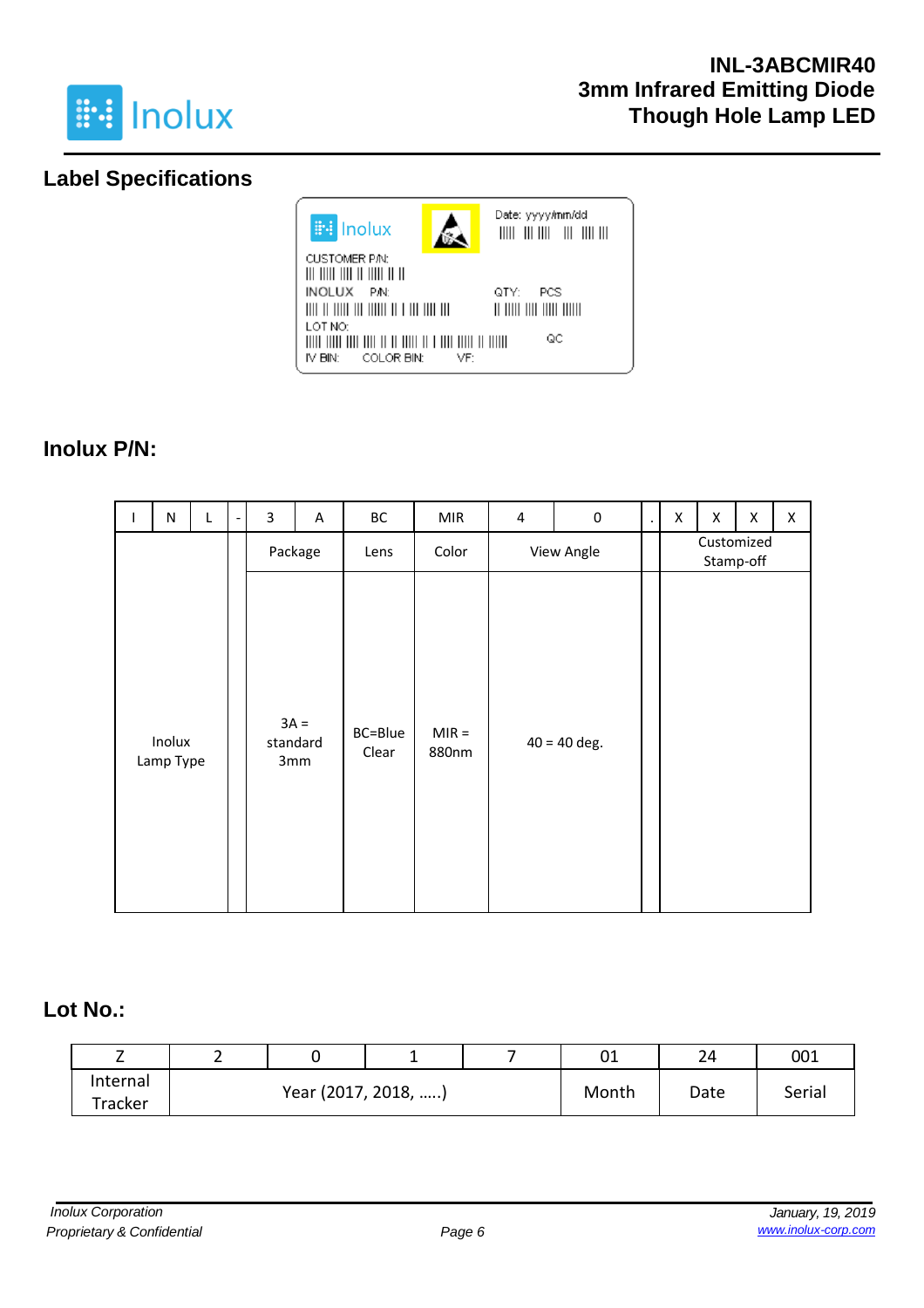

# **Reliability**

| Item                 | Frequency/ lots/ samples/  | Standards           | Conditions                                 |  |  |
|----------------------|----------------------------|---------------------|--------------------------------------------|--|--|
|                      | failures                   | Reference           |                                            |  |  |
|                      | For all reliability        | J-STD-020           | 1.) Baking at 85°C for 24hrs               |  |  |
| Precondition         | monitoring tests according |                     | 2.) Moisture storage at 85°C/60% R.H. for  |  |  |
|                      | to JEDEC Level 2           |                     | 168hrs                                     |  |  |
|                      | 1Q/ 1/ 22/ 0               | JESD22-B102-B       | Accelerated aging 155°C/24hrs              |  |  |
| Solderability        |                            | <b>And CNS-5068</b> | Tinning speed: 2.5+0.5cm/s                 |  |  |
|                      |                            |                     | Tinning: A: 215°C/ 3+1s or B: 260°C/ 10+1s |  |  |
|                      |                            | <b>CNS-5067</b>     | Dipping soldering terminal only            |  |  |
| Resistance to        |                            |                     | Soldering bath temperature                 |  |  |
| soldering heat       |                            |                     | A: 260+/-5°C; 10+/-1s                      |  |  |
|                      |                            |                     | B: 350+/-10°C; 3+/-0.5s                    |  |  |
|                      | 1Q/ 1/ 40/ 0               | CNS-11829           | 1.) Precondition: 85°C baking for 24hrs    |  |  |
| Operating life test  |                            |                     | 85°C/ 60%R.H. for 168hrs                   |  |  |
|                      |                            |                     | 2.) Tamb25°C; IF=20mA; duration 1000hrs    |  |  |
| High humidity,       | 1Q/1/45/0                  | JESD-A101-B         | Tamb: 85°C                                 |  |  |
| high temperature     |                            |                     | Humidity: 85% R.H., IF=5mA                 |  |  |
| bias                 |                            |                     | Duration: 1000hrs                          |  |  |
| High temperature     | 1Q/ 1/ 20                  | IN specs.           | Tamb: 55°C                                 |  |  |
| bias                 |                            |                     | $IF = 20mA$                                |  |  |
|                      |                            |                     | Duration: 1000hrs                          |  |  |
|                      | 1Q/1/40/0                  |                     | Tamb25°C, If=20mA,, Ip=100mA, Duty         |  |  |
| Pulse life test      |                            |                     | cycle=0.125 (tp=125 $\mu$ s, T=1sec)       |  |  |
|                      |                            |                     | Duration 500hrs)                           |  |  |
|                      | 1Q/ 1/ 76/ 0               | JESD-A104-A         | A cycle: -40 degree C 15min; +85 degree C  |  |  |
| Temperature          |                            | IEC 68-2-14, Nb     | 15 <sub>min</sub>                          |  |  |
|                      |                            |                     | Thermal steady within 5 min                |  |  |
| cycle                |                            |                     | 300 cycles                                 |  |  |
|                      |                            |                     | 2 chamber/ Air-to-air type                 |  |  |
| <b>High humidity</b> | 1Q/ 1/ 40/ 0               | <b>CNS-6117</b>     | $60+3°C$                                   |  |  |
| storage test         |                            |                     | 90+5/-10% R.H. for 500hrs                  |  |  |
| High temperature     | 1Q/ 1/ 40/ 0               | <b>CNS-554</b>      | 100+10°C for 500hrs                        |  |  |
| storage test         |                            |                     |                                            |  |  |
| Low temperature      | 1Q/ 1/ 40/ 0               | CNS-6118            | -40+5°C for 500hrs                         |  |  |
| storage test         |                            |                     |                                            |  |  |